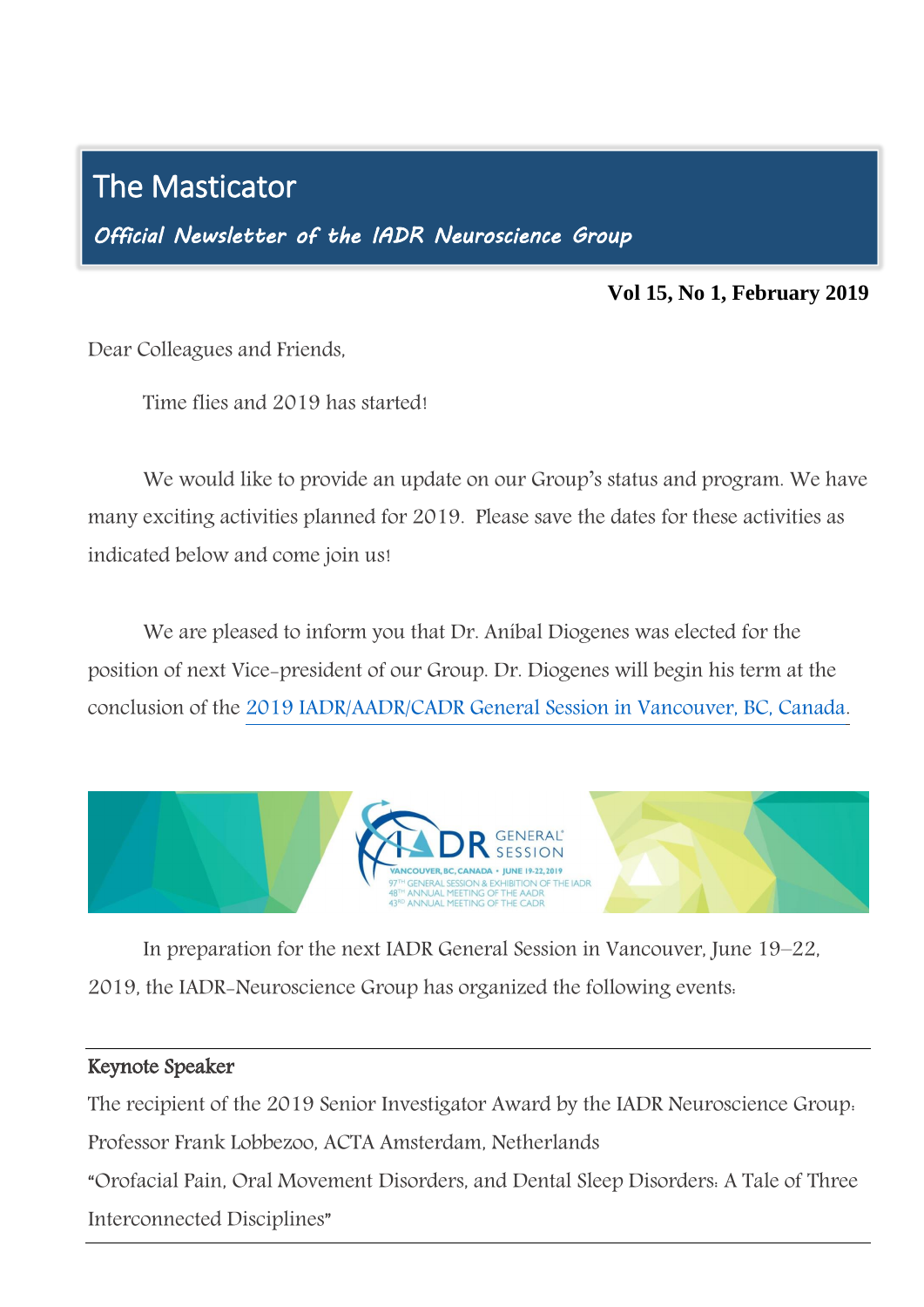### Sponsored Symposia

1. "Wake-up Call – Dental Sleep Medicine Is Here to Stay!"

(Co-sponsored by the INfORM, Women in Science Network)

2. "Neural and Non-Neuronal Cell Communication in Homeostasis and Disease"

(Co-sponsored by the Pulp Biology and Regeneration Group)

3. "Mechanisms and Novel Treatment of Craniofacial Neuropathic Pain"

(Co-sponsored by the INfORM, Pharmacology/Therapeutics/Toxicology Group)

4. "Functional and Neuroinflammatory Mechanisms of TMD Pain – Potential Future Targets"

(Co-sponsored by the Dental Anesthesiology Research Group, Oral and Oral and Maxillofacial Surgery, INfORM, and Pharmacology/Therapeutics/Toxicology Group)

Also featuring: the 2019 Poster Competition for "IADR NEUROSCIENCE GROUP INVESTIGATOR AWARDS," which rewards the best abstracts by the Pre-doctoral and Post-doctoral Fellows. The awards are granted in collaboration with Wiley-Blackwell and the Journal of Oral Rehabilitation.

## [www.iadr.org/IADR/Awards/Scientific-Group-Awards/NEU](http://www.iadr.org/IADR/Awards/Scientific-Group-Awards/NEU)

The joint Group Reception will be held together with the INfORM Network and the Dental Anesthesiology Research Group. We are planning to repeat last year's successful concept with the Reception in a nearby restaurant outside the Congress venue, and it will be a ticketed event with food and drink included. Information about how to purchase a ticket is coming shortly!

For more details on our planned activities and final program, please check updates on our Group's website [www.iadr.org/IADR/Join-Renew/Groups-](http://www.iadr.org/IADR/Join-Renew/Groups-Networks/Neuroscience-Group)[Networks/Neuroscience-Group.](http://www.iadr.org/IADR/Join-Renew/Groups-Networks/Neuroscience-Group)